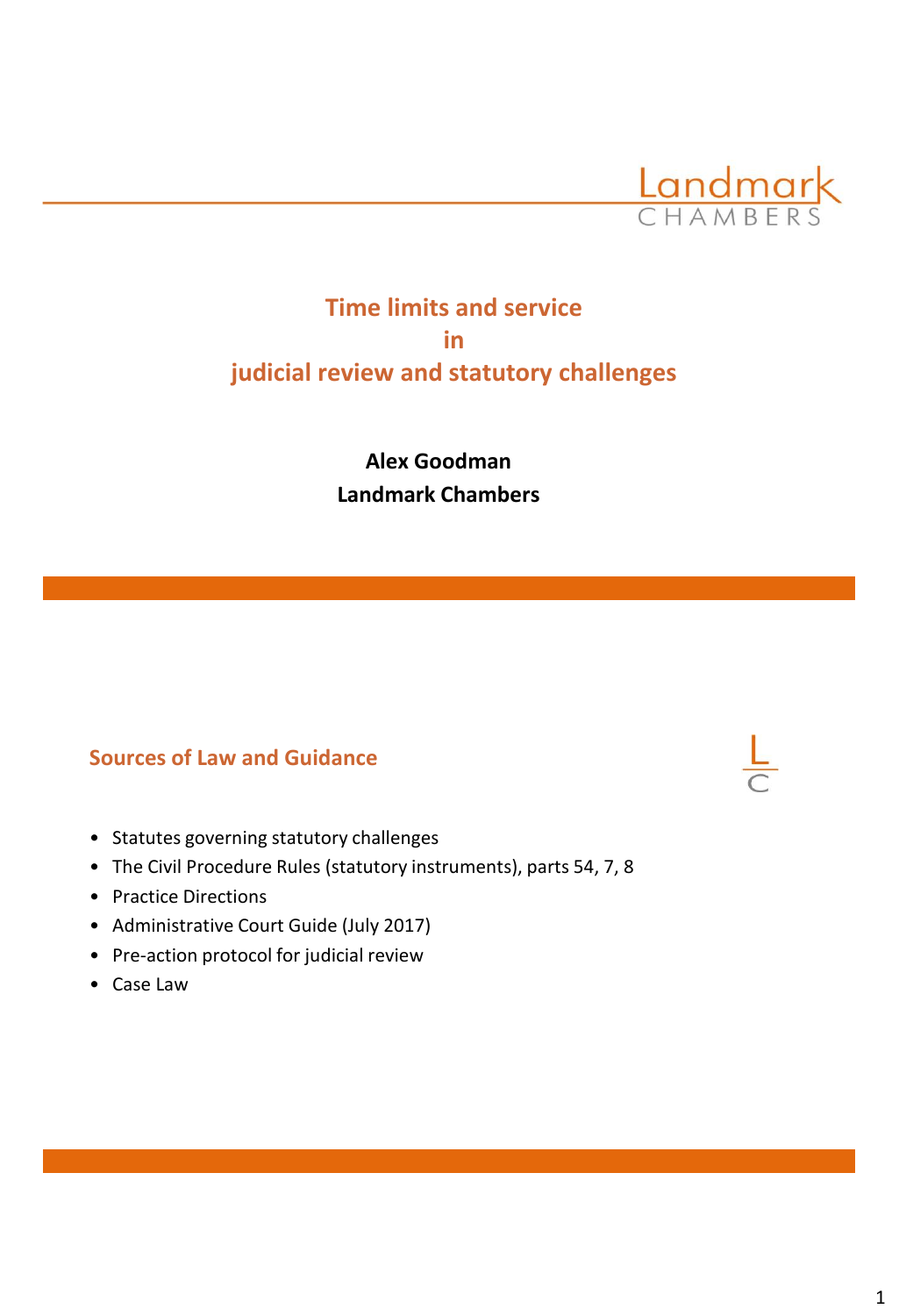**Last Minute Instructions to Issue a Claim**





What to Do?



 $\frac{L}{C}$ 

2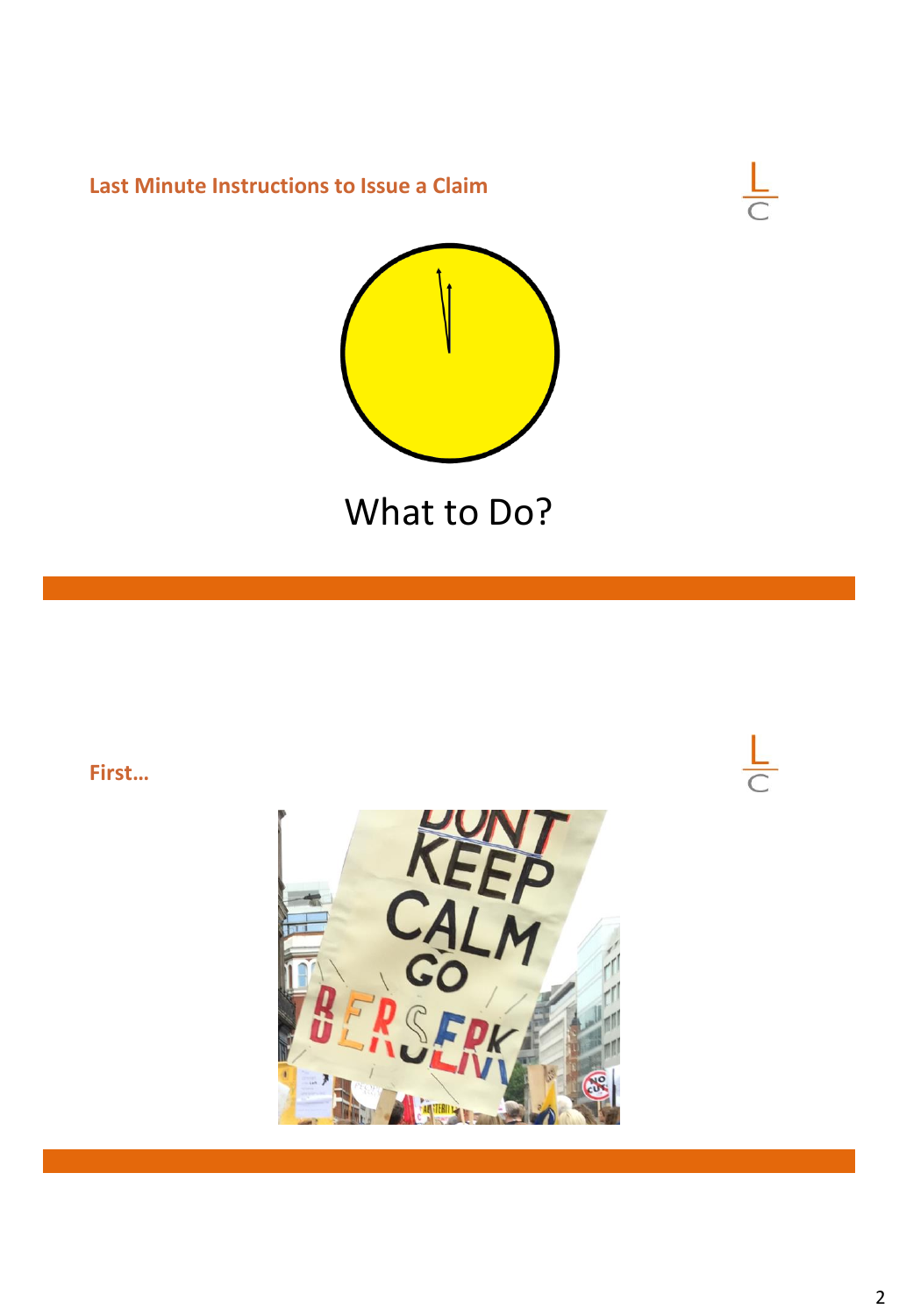# **Time Limits: Judicial Review Promptly/Three Months**



- CPR 54.5(1)(a): The primary test is "promptly"
- CPR 54.5(1)(b): In any event- within 3 months
- **R. (on the application of Crompton) v South Yorkshire Police and Crime Commissioner** [2018] 1 W.L.R. 131 confirms principle in *R v Department of Transport ex p. Presvac Engineering (1991) 4 Admin LR 121, 131* that where a claim is brought promptly upon a Claimant becoming aware of grounds for challenge, but outside three months, it is out of time. But lack of knowledge of decision can be relevant to whether an extension of time for bringing the claim should be granted (*Presvac 133, 134)*
- Both conditions are extendable-
- CPR Part 3.1(2)(a) provides that except where the CPR provides otherwise, the court may "extend or shorten the time for compliance with any rule, practice direction or court order" (even where time has expired) **Gordon Peters v London Borough of Haringey v Lendlease Europe Holdings Ltd** [2018] EWHC 192 (Admin)- Ouseley J refused to extend time**.** See also eg. Lindblom J in *Connors v SSCLG* **[**2018] J.P.L. 516 at [74]-[88]
- **R. (on the application of Thornton Hall Hotel Ltd) v Wirral MBC** [2018] PTSR 954 extension of time of six years to allow quashing of a planning permission granted erroneously without intended conditions creating a temporary planning permission.

# **Judicial Review Promptness and 3 months**

### **R (Sustainable Development Capital LLP) v SSBEIS** [2017] EWHC 771 (Admin)

- Claim brought within three months of decision and five weeks after actual knowledge of the decision. Claim dismissed for lack of promptness.
- [31] Well-established that bringing claim within three months is not necessarily prompt: citing *Finn-Kelcey v Milton Keynes BC [2009] Env. L.R. 17 at paragraph 21*
- [32] Time begins to run on the date when the grounds of challenge first arose, usually the date on which the decision under challenge was taken. The time does not begin to run from the date when the Claimant knew of the grounds of challenge.
- [34] The use of the pre-action protocol procedure does not affect the time limits for bringing the claim under CPR 54.5, as the protocol itself makes clear.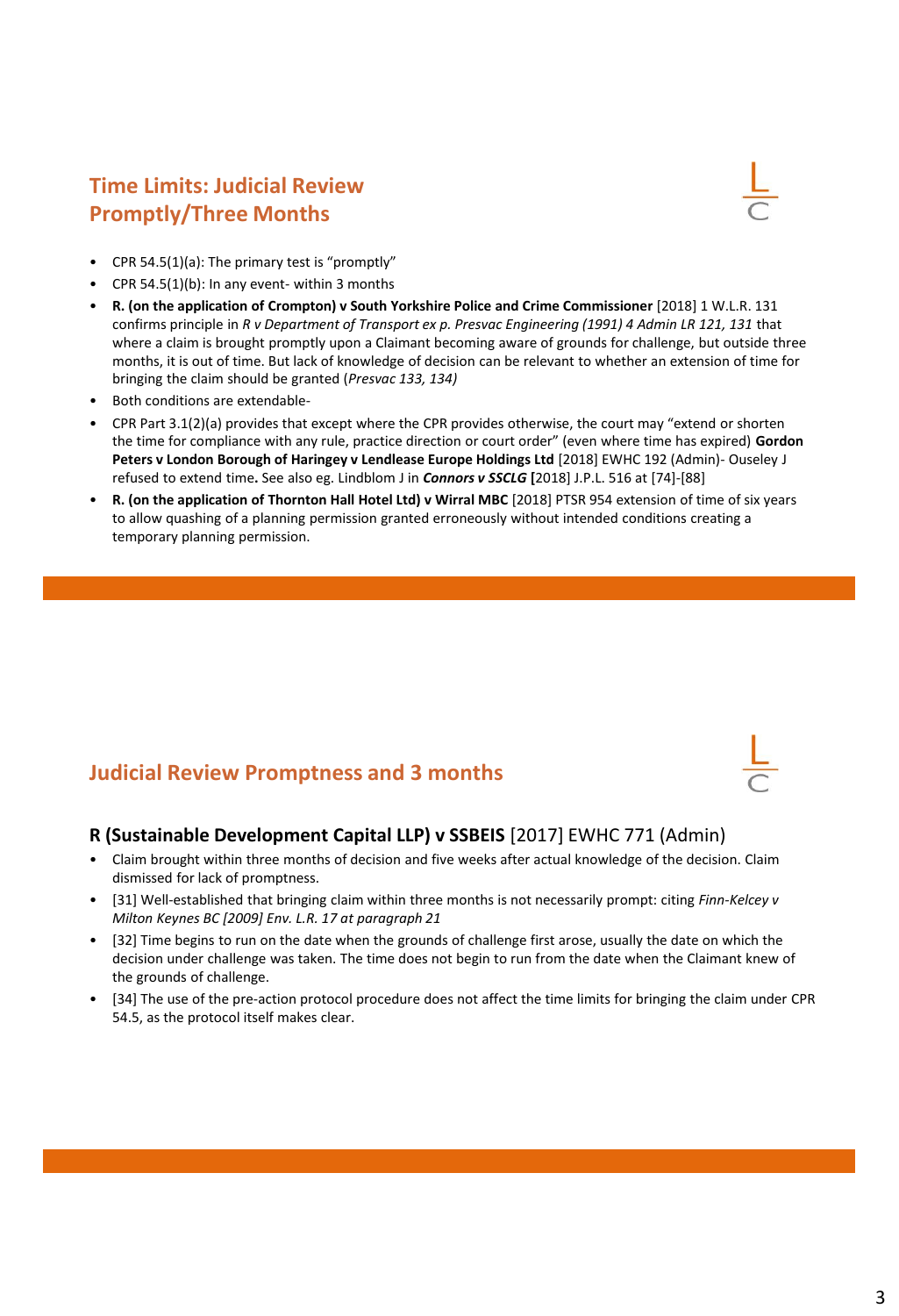# **Promptness/3 months**

- Promptness requirement now largely eliminated from cases involving EU law (because too uncertain), but continues to apply to non-EU cases: *R (Berky) v* **N***ewport City Council* [2012] EWCA Civ 378
- Lawyer's delay not a good reason for extending time- see *Ex p. Furneaux* [1994] 2 All E.R. 652
- Not knowing about the decision- can theoretically be a good reason if expeditious thereafter- *World Development Movement* [1995] 1 W.L.R 386
- *Gerber v Wiltshire Council* [2016] W.L.R. 2593 inappropriate to extend time for bringing a legal challenge simply because an objector did not notice what was happening, or because of reliance on incorrect legal advice
- Delay obtaining legal aid probably not a good reason- see *R (Kigen) v SSHD [2016] 1 W.L.R.723.*

### *Judicial Review: From when does time run?*

- Basic Rule- CPR 54.5 when the grounds "first arose", i.e. from the date of order or judgment etc.
- **R v Hammersmith and Fulham LBC ex p. Burkett** [2002] 1 WLR 1593: time runs from the actual grant of planning permission not the resolution to grant
- Contrast **Louden v Bury School Organisation Committee** [2002] EWHC 2749 (Admin**)** where challenge to a two-part school closure decision had to move against the first decision.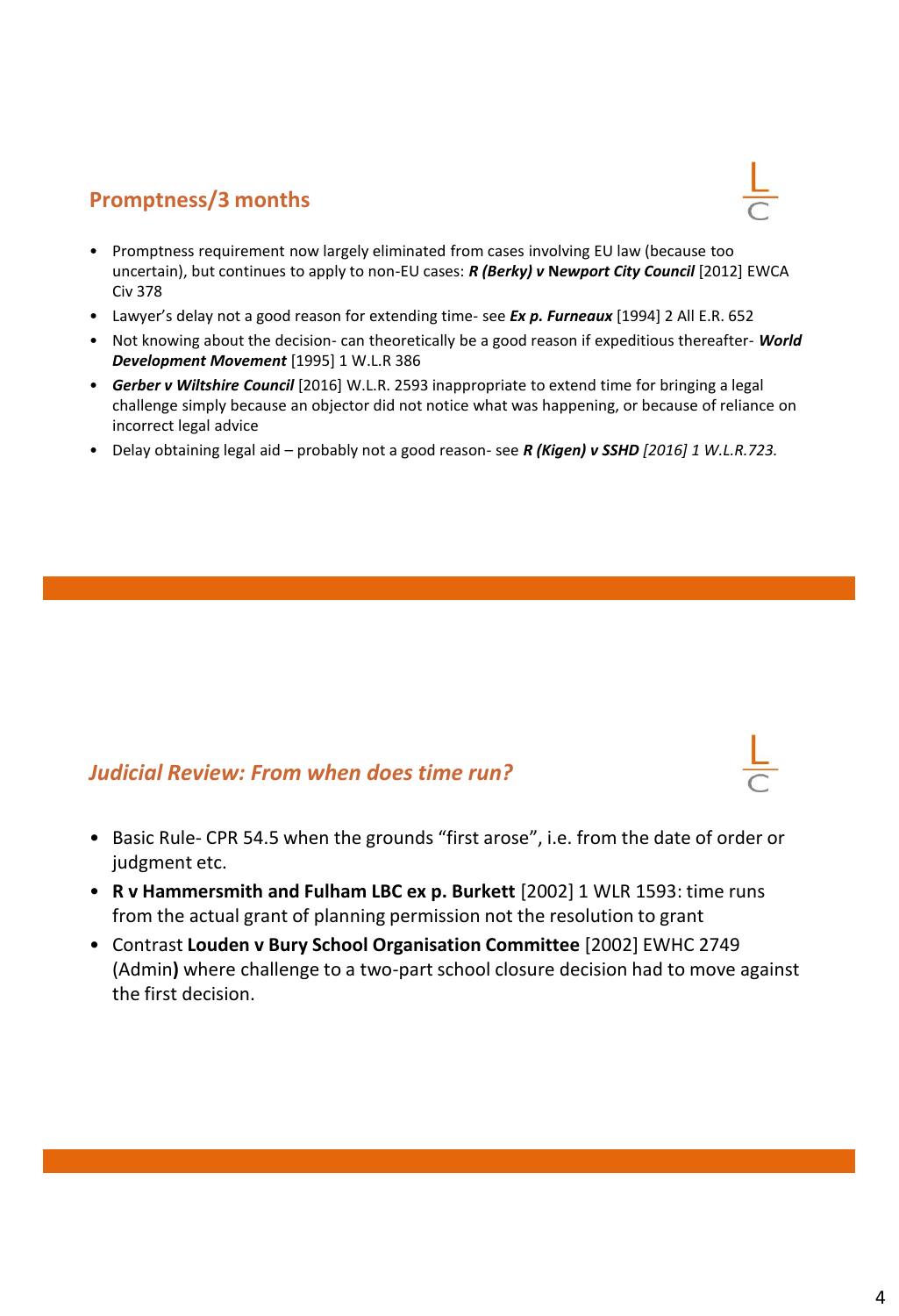### *Some Other High Court Time Limits*



- Public Contracts Regulations 2015 S.I. 2015/102- outsourcing public services (sometimes referred to as 'procurement'), 30 days from the date when the claimant first knew or ought to have known that grounds for starting the proceedings had arisen. (Note that this time limit begins to run from the date of knowledge, in contrast to the general rule where the relevant date is the decision date itself).
- Judicial Review of the Upper Tribunal: Where the defendant is the Upper Tribunal the claim must be started no later than 16 days after the date on which notice of the Upper Tribunal's decision was sent to the applicant. (Again, note the difference from the general rule, here the time limit is calculated from the date the decision was sent, not the date it was made).
- 5.4.3.4 Judicial Review of a decision of a Minister in relation to a Public Inquiry: 14 days unless extended by the Court. That shorter time limit does not apply to any challenge to the contents of the inquiry report, or to a decision of which the claimant could not have become aware until publication of the report.

# **When to Challenge: Statutory Challenges**



- The Challenge "window" in statutory challenges:
- **Enterprise Inns Plc v Secretary of State for the Environment, Transport and the Regions and Liverpool CC**  *(2001) 81 P.& C.R. 236* Kay J. held that an application to the High Court (under section 23 of the Acquisition of Land Act 1981) which was made after confirmation of the relevant compulsory purchase order but before the date on which notice of confirmation of the making of the order was first published was made too soon and hence he had no jurisdiction to hear the substantive issue..
- See also **R (On the Application of Hillingdon LBC) v Secretary of State for Transport** [2017] 1 WLR 2166: A claim under section 13 of the Planning Act 2008 to a prospective National Policy Statement on Heathrow before the six week period was precluded. NB It was significant that s.13(1) contained both a start date and an end date.
- **Hoare v Vale of White Horse** [2018] P.T.S.R. 210; John Howell QC at [183]:

"This claim was not brought under section 61N(1) in respect of the decision to adopt the FNP under section 38(A)(4) of the 2004 Act, as it was not brought within the "window" for doing so provided by that subsection, and that a court cannot now entertain proceedings for questioning the district council's decision to adopt the FNP in accordance with the time limits prescribed in that subsection. In my judgment it follows that the court may not entertain any questioning of that decision in these proceedings for judicial review."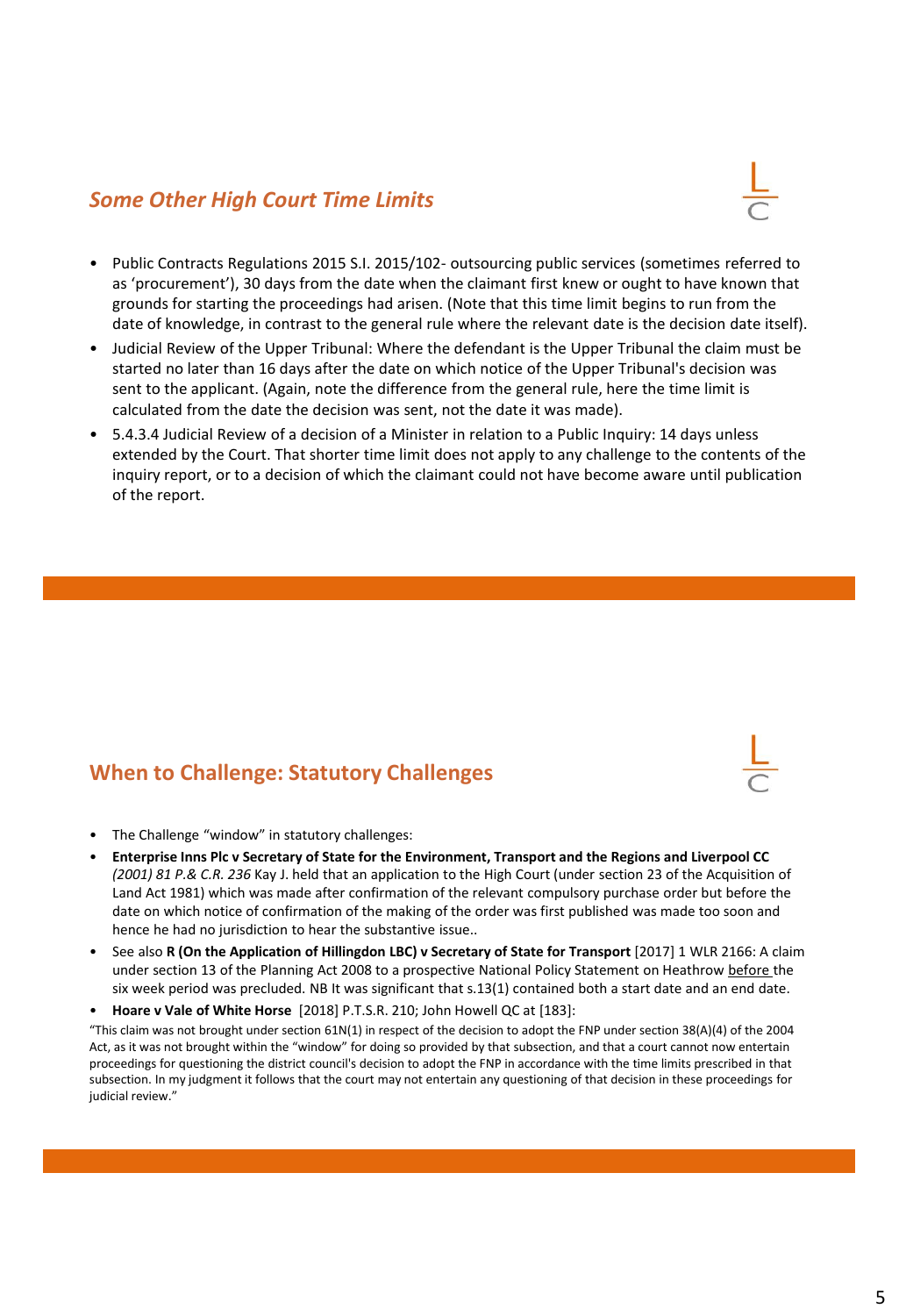• JR can be brought outside a statutory challenge window to certain collateral matters which would not otherwise be easily challengeable on the statutory review at the end of the process. Eg:

### **Manydown Co. Ltf v Basingstoke and Deane BC** [2012] JPL 1188

- Council entered obligation to share development value with the freeholder if development took place before a particular date.
- Council then failed to promote the site for development.
- In allowing this decision to be judicially reviewed the court held that the preclusive provisions on challenge in section 113 of the PCPA 2004 did not apply to the decision not to promote the site in its core strategy since the document was not yet a "relevant document" within s.113(2).

### **When to Challenge: Statutory Challenges**

- Planning, compulsory purchase challenges: time now usually runs from the day after the decision following amendments to planning legislation by the Criminal Justice and Courts Act 2015.
- Consequently in most cases if a decision is made on a Tuesday, Claimant has until six weeks later on a Tuesday to issue (till 3pm- see below).
- Still some exceptions where claim needs to be brought on the Monday (i.e. 41 days after).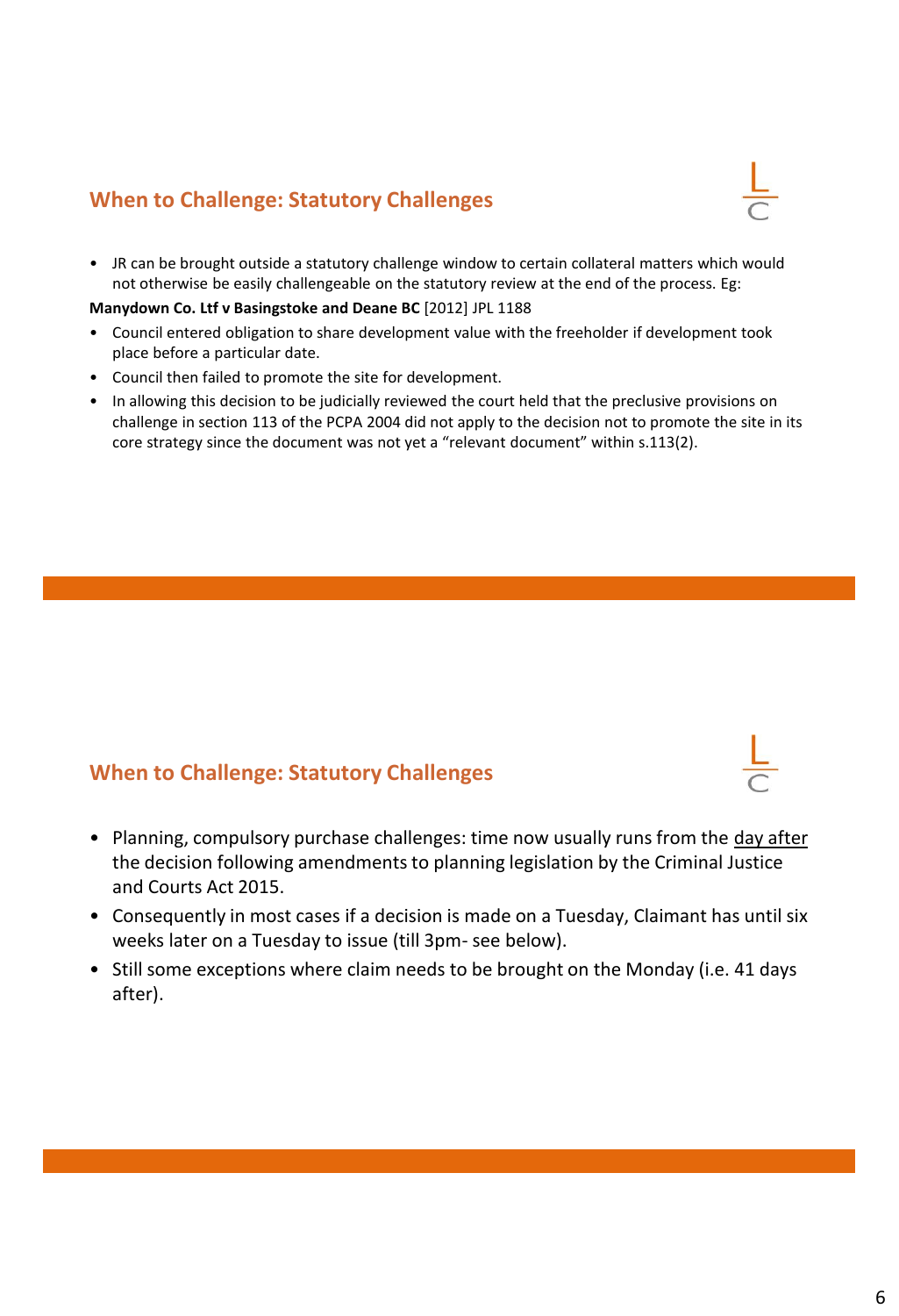

- Section 118 Planning and Compulsory Purchase Act 2004 used to provide:
- "A court may entertain proceedings for questioning an order granting development consent only if (a) the proceedings are brought by a claim for judicial review and (b) the claim form is filed during the period of six weeks beginning with: (i) the day on which the order is published …"
- **R (Blue Green London Plan v SSEFR )** [2015] EWHC 495, Ouseley J held time ran from the day of the decision (i.e. challenge within 41 days after the decision). There was no discretion to extend time and the claim was late. *Sales J refused permission to appeal* [2015] EWCA Civ 876.
- Applied **Barker v Hambleton DC** [2013] P.T.S.R. 41 (same principle applied to challenges to plans under section 113 PCPA 2004.

# **When to Challenge: Statutory Challenges**

• Section 92 of the Criminal Justice and Courts Act 2015 amended section 118:

#### **118 Legal challenges relating to applications for orders granting development consent**

(1) A court may entertain proceedings for questioning an order granting development consent only if—

(a) the proceedings are brought by a claim for judicial review, and

(b) the claim form is filed [before the end of] <sup>[1](https://login.westlaw.co.uk/maf/wluk/app/document?src=doc&linktype=ref&context=62&crumb-action=replace&docguid=I85802890C35811DDAA11A3CCA43B86C9#targetfn1)</sup> the period of 6 weeks beginning with *the day after*  $-$ 

(i) the day on which the order is published, or

(ii) if later, the day on which the statement of reasons for making the order is published

• So *Blue Green London Plan* is superseded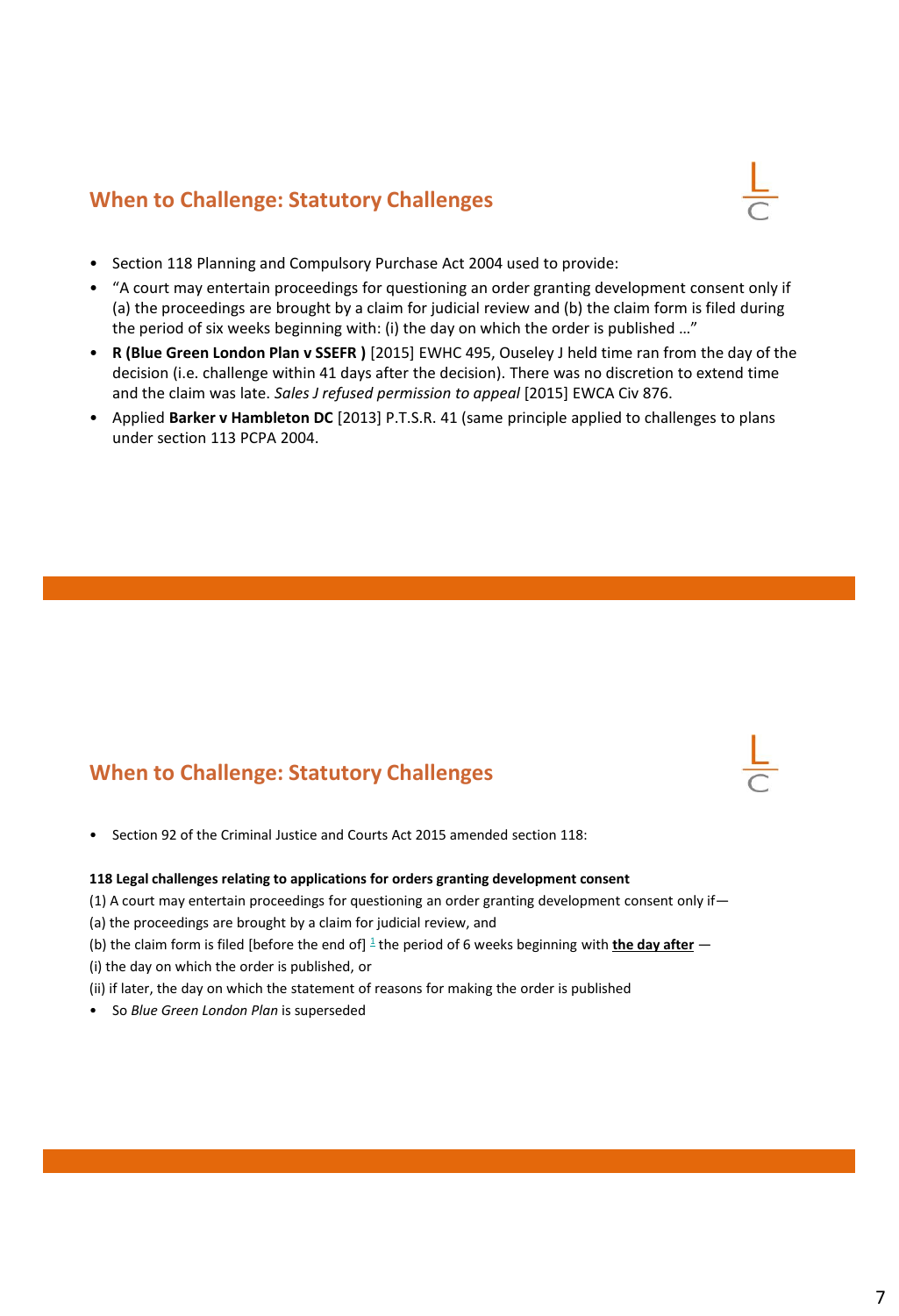

Criminal Justice and Courts Act also amended:

- Section 61N- Challenge to Neighbourhood Plans
- Section 92 of the Town and Country Planning Act 1990 (Neighbourhood development orders)
- Section 106C of the Town and Country Planning Act 1990 (variation of planning obligations).
- Section 287 Town and Country planning Act 1990 (Simplified planning zones and other planning documents)
- Section 288 Town and Country Planning Act 1990 (decisions on planning appeals)
- Section 22 of the Planning (Hazardous Substances) Act 1990
- Section 13 of the Planning Act 2008 (national policy statements)
- The Explanatory Notes to the 2015 Act state that all the unamended provisions stipulated that a challenge must be made during a period of six weeks beginning with the day on which a particular event occurred in relation to the decision or action being challenged.

# **When to Challenge: Statutory Challenges**

• Section 23 of Acquisition of Land Act not amended. Quite a confusing case establishes that the same period applies however.

six weeks… (a) in the case of a compulsory purchase order to which the Statutory Orders (Special Procedure) Act 1945 applies (and which is not excluded by s.27 below), from the date on which the order becomes operative under that Act,

(b) in the case of a compulsory purchase order to which the said Act of 1945 does not apply, from the date on which notice of the confirmation or making of the order is first published in accordance with this Act,

(c) in the case of a certificate, the date on which notice of the giving of the certificate is first published in accordance with this Act.

- In **Okolo v SSE** [1997] 4 All E.R. 242 the impugned order was published on Monday 17 June. The claim was issued on Tuesday July 30 1996. Under the rules a challenge had to be brought within 6 weeks of the day of publication, The High Court held that the day of publication was excluded and time ran from the following day, the Tuesday, and that the "corresponding date" rule applied, so the application was in time. The Court of Appeal reversed, holding that time expired at midnight on Monday 17 June.
- Case seems to be incorrectly summarised and incorrectly applied in some subsequent cases, but seems to achieve the same end as the amended statutory provisions.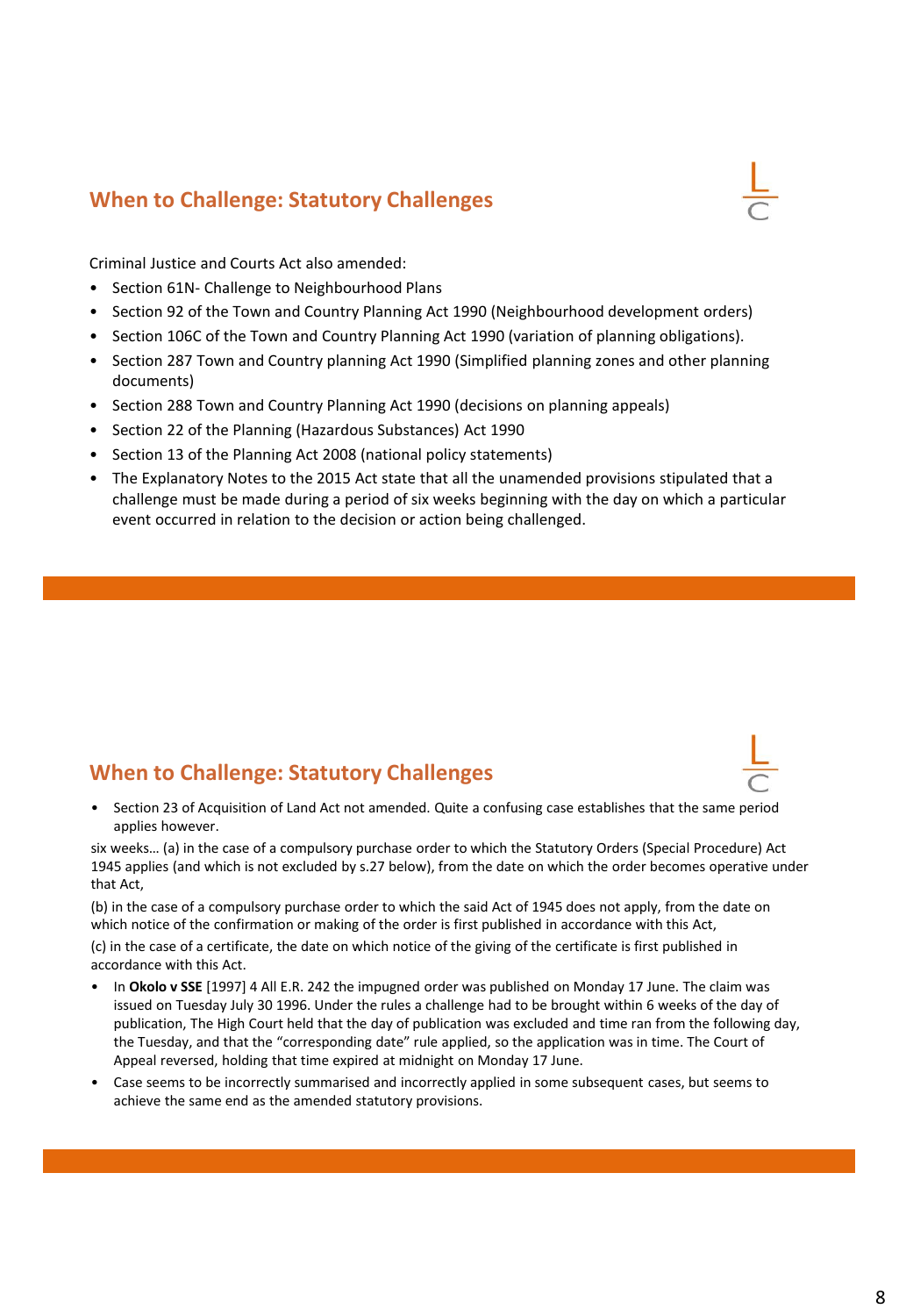

- **Nottingham City Council v Calverton Parish Council** [2015] P.T.S.R. 1130**:** If the sixweek time limit under s.113(4) of the PCPA 2004 for applying to quash a development plan document expired on a day when the court office was closed, the period would be treated as ending on the next working day. Applying **Kaur v S Russell and Sons** [1973] Q.B. 336
- By contrast see **Croke v SSCLG** [2017] P.T.S.R. 116

# **Croke v SSCLG**

#### **Croke v SSCLG** [\[2017\] P.T.S.R. 116](https://login.westlaw.co.uk/maf/wluk/app/document?src=doc&linktype=ref&context=52&crumb-action=replace&docguid=I9830BAA0FF6C11E6B4F7C8A89EFA66D9) (subject to appeal imminently)

Section 288(4B) of the Town and Country Planning Act 1990 provides claim

- " must be made before the end of the period of six weeks beginning with the day after"
- 10 February 2016 (Wednesday)
- [Time starts to run on the day after the date of the decision letter, not the date of service,](https://login.westlaw.co.uk/maf/wluk/app/document?src=doc&linktype=ref&context=6&crumb-action=replace&docguid=IB522DFB0E42711DA8FC2A0F0355337E9) *Griffiths v Secretary of State for the Environment [1983] 2 AC 51* ;
- Held: time expired 23 March 2016 (Wednesday) despite possible issues accessing court.
- The claim form had been filed on 29 March 2016. The claimant knew that 23 March was the last day for filing the application, but missed his train and arranged by email for the papers to be hand-delivered before the court closed at 16.30. The court security staff refused entry to the Claimant's agent at 16.25 on the ground that the counters were closed. Following day, used wrong form., day after that was Good Friday. Ouseley J struck out the claim. Came before Alice Robinson on oral renewal.
- The principle in *[Kaur v S Russell & Sons Ltd \[1973\] Q.B. 336](https://login.westlaw.co.uk/maf/wluk/app/document?src=doc&linktype=ref&context=52&crumb-action=replace&docguid=ID1BE0640E42711DA8FC2A0F0355337E9)* (applied in *Calverton Parish Council v Nottingham City Council [2015] PTSR 1130*[\) that a claim could be brought on the next working day if the time limit for making it expired on a non](https://login.westlaw.co.uk/maf/wluk/app/document?src=doc&linktype=ref&context=6&crumb-action=replace&docguid=I1A8F0AD0C11A11E4B545E0B379972689)working day did not apply where a litigant had been physically prevented from accessing the court office on the last day before expiry of the time limit. Litigants had to anticipate that a court might be busy, or that there might be security procedures preventing them from accessing the court office before it closed for the day.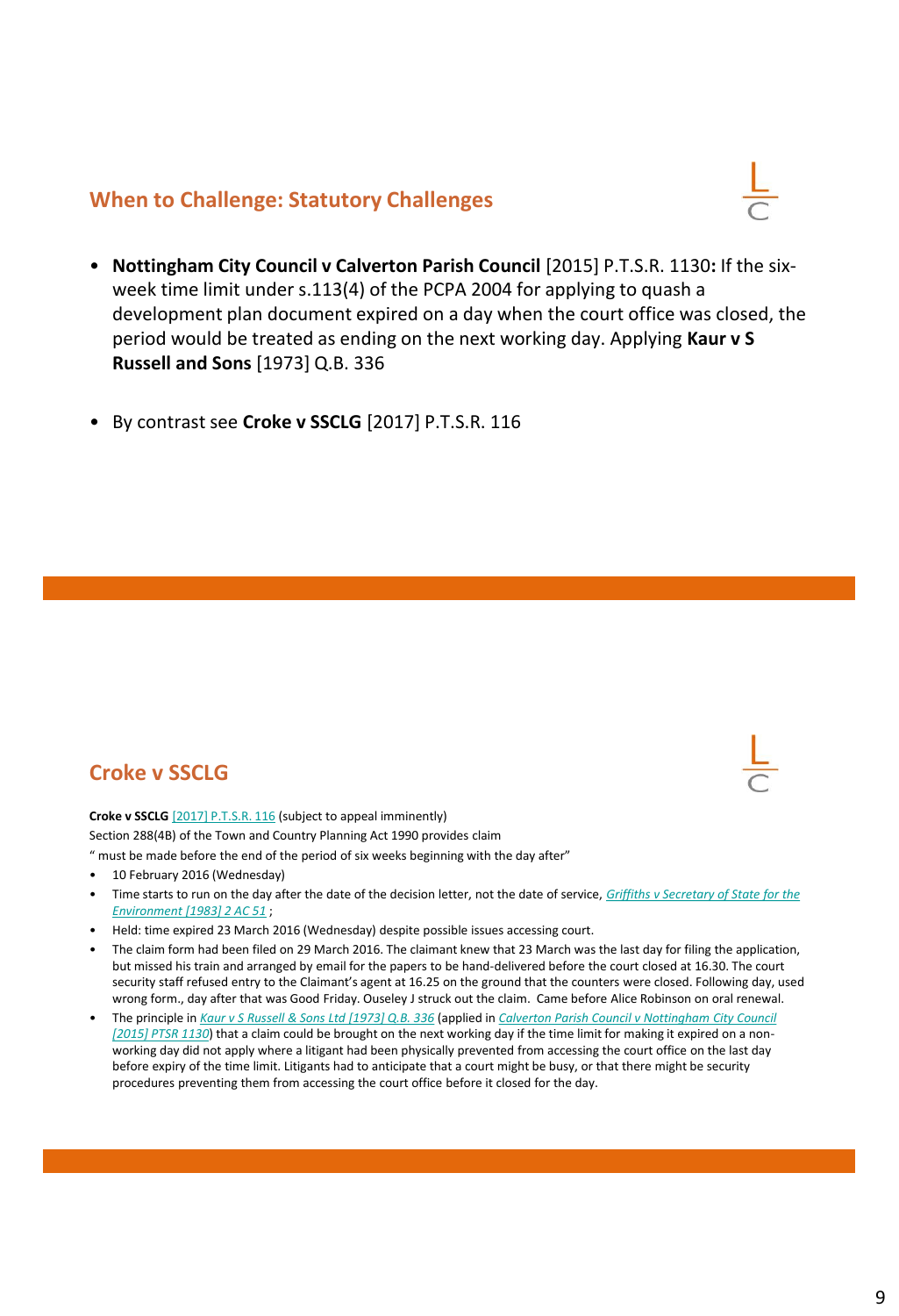# *Croke (2)*



Summary of Principles relating to Section 288 at paragraph [8]

- Time expires at midnight on the forty-second day, the time limit is absolute and cannot be extended even if the claimant had [no knowledge of the action complained about; time continues to run over any weekend or bank holiday,](https://login.westlaw.co.uk/maf/wluk/app/document?src=doc&linktype=ref&context=6&crumb-action=replace&docguid=IBE00A8F0E42811DA8FC2A0F0355337E9) *Stainer v Secretary of State for the Environment (1992) 65 P & CR 310* ; (v) if the last day falls on a weekend or bank holiday, time is extended to the next day the court office is open, *[Calverton Parish Council v Nottingham City Council \[2015\] PTSR 1130](https://login.westlaw.co.uk/maf/wluk/app/document?src=doc&linktype=ref&context=6&crumb-action=replace&docguid=I1A8F0AD0C11A11E4B545E0B379972689)* .
- At [23]:

"Proceedings are started when the court issues a claim form at the request of the claimant ( $CPR r 7.2(1)$ ) and a claim form is issued on the date entered on the form by the court (CPR  $r$  7.2(2)), both of which are applied to [Part 8](https://login.westlaw.co.uk/maf/wluk/app/document?src=doc&linktype=ref&context=6&crumb-action=replace&docguid=I0D8B98E0E45011DA8D70A0E70A78ED65) claims by paragraph 4.1(1) of PD8A. The claim form in an application to quash a decision of a minister must be filed at the Administrative Court: paragraphs 9.2 and 22.3 of PD8A. "Filing" means delivering a document by post or otherwise to the court office: [CPR r 2.3\(1\)](https://login.westlaw.co.uk/maf/wluk/app/document?src=doc&linktype=ref&context=6&crumb-action=replace&docguid=IFBF79D80E44B11DA8D70A0E70A78ED65). The opening days and hours of the court offices are specified in paragraph 2.1 of Practice Direction 2A"

# **Current Practice of The Administrative Court Office (Reputedly)**



Ordinary JRs (no urgency):

- If you get to Court (or rather the front of the queue) before 3 pm you hand your papers over the counter and are given a receipt; he papers will then be date stamped (stopping time on limitation)
- They will be sealed and issued and sent out by post to the C lawyers, typically 1-2 weeks after filing.
- You can arrange to collect rather than have it sent out by post (they put a note on the file and give you an indication of when the forms are likely to be ready but you have to call them to make arrangements and often this does not seem to work and they end up posting them).
- If you don't make the 3 pm deadline you have the option of coming back the next day or placing in a drop-box. You don't get a receipt and have to trust that it will be date stamped correctly.

Planning cases:

- If you get to the counter before 3 pm they will issue and return the forms
- If you reach the counter after 3 pm you will be sent away unless it is the last day for limitation

#### Urgent cases:

- If you are requesting 'immediate' consideration (within 72 hours) they will seal and return the papers to you provided you reach the counter before 4.30 pm, if not, and you arrive after 3pm, they will send you away to come back tomorrow
- If you re requesting urgent but non-immediate consideration they will take the papers from you and you collected sealed papers the following day.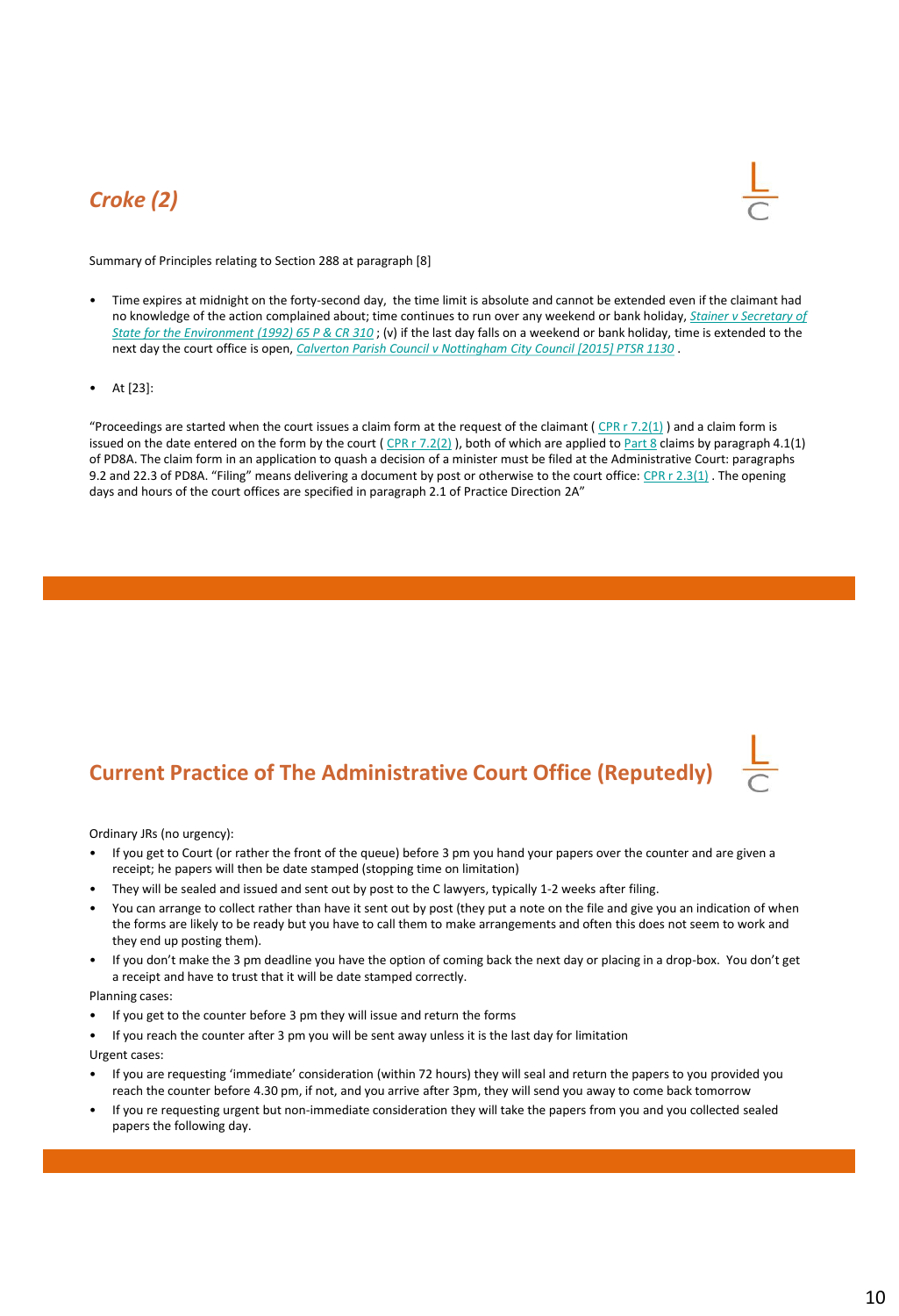### **The Bundle**

Recent change in CPR Rule 54A:. Only one set of bundles is required at the time of lodging a claim for civil cases and two for criminal. *Practice Direction 54A*

- *Claim form*
- **5.6** The claim form must include or be accompanied by –
- (1) a detailed statement of the claimant's grounds for bringing the claim for judicial review;
- (2) a statement of the facts relied on;
- (3) any application to extend the time limit for filing the claim form;
- (4) any application for directions.
- **5.7** In addition, the claim form must be accompanied by
- (1) any written evidence in support of the claim or application to extend time;
- (2) a copy of any order that the claimant seeks to have quashed;
- (3) where the claim for judicial review relates to a decision of a court or tribunal, an approved copy of the reasons for reaching that decision;
- (4) copies of any documents on which the claimant proposes to rely;
- (5) copies of any relevant statutory material; and
- (6) a list of essential documents for advance reading by the court (with page references to the passages relied on).
- **5.8** Where it is not possible to file all the above documents, the claimant must indicate which documents have not been filed and the reasons why they are not currently available.
- **5.9** The claimant must file one copy of a paginated and indexed bundle containing all the documents referred to in paragraphs 5.6 and 5.7 unless the case is to be heard before a Divisional Court. For Divisional Court cases the number of bundles required will be one set for each judge hearing the case.

# **Issuing a less than complete claim**

#### **Administrative Court Guide to Judicial Review (2017)**

It must not be assumed that merely issuing the claim is sufficient to comply with a time limit: See for example R. v Cotswold District Council ex parte Barrington Parish Council [1998] 75 P. & C.R. 515

- 6.2.3 When issuing the claim form, it must be accompanied by the relevant fee. If the relevant fee is not paid, the claim form and any accompanying documentation will be returned.
- 6.2.4 If the claim form is returned in accordance with 6.2.3 above, it is not considered to have been issued for the purposes of the judicial review time limits (see paragraph 5.4 of this Guide).
- 6.3.8 If the claim form is not accompanied by the documentation outlined at paragraph 6.3.4 above without explanation as to why and detail of when it will be provided, the ACO may, at its discretion, return the claim form without issuing it.
- 6.3.9. If the claim form is returned in accordance with 6.3.8 above, it is not considered to have been issued for the purposes of the judicial review time limits (see paragraph 5.4 of this Guide).
- 6.3.10 If the documentation required as outlined at paragraph 6.3.4 above is not filed with a claim form which is issued by the ACO, but at a later date, it has been filed out of time. As such, it must be accompanied by an application to extend time to file the documentation. Such an application must be made on an application notice with the relevant fee (see paragraph 12.7 of this Guide).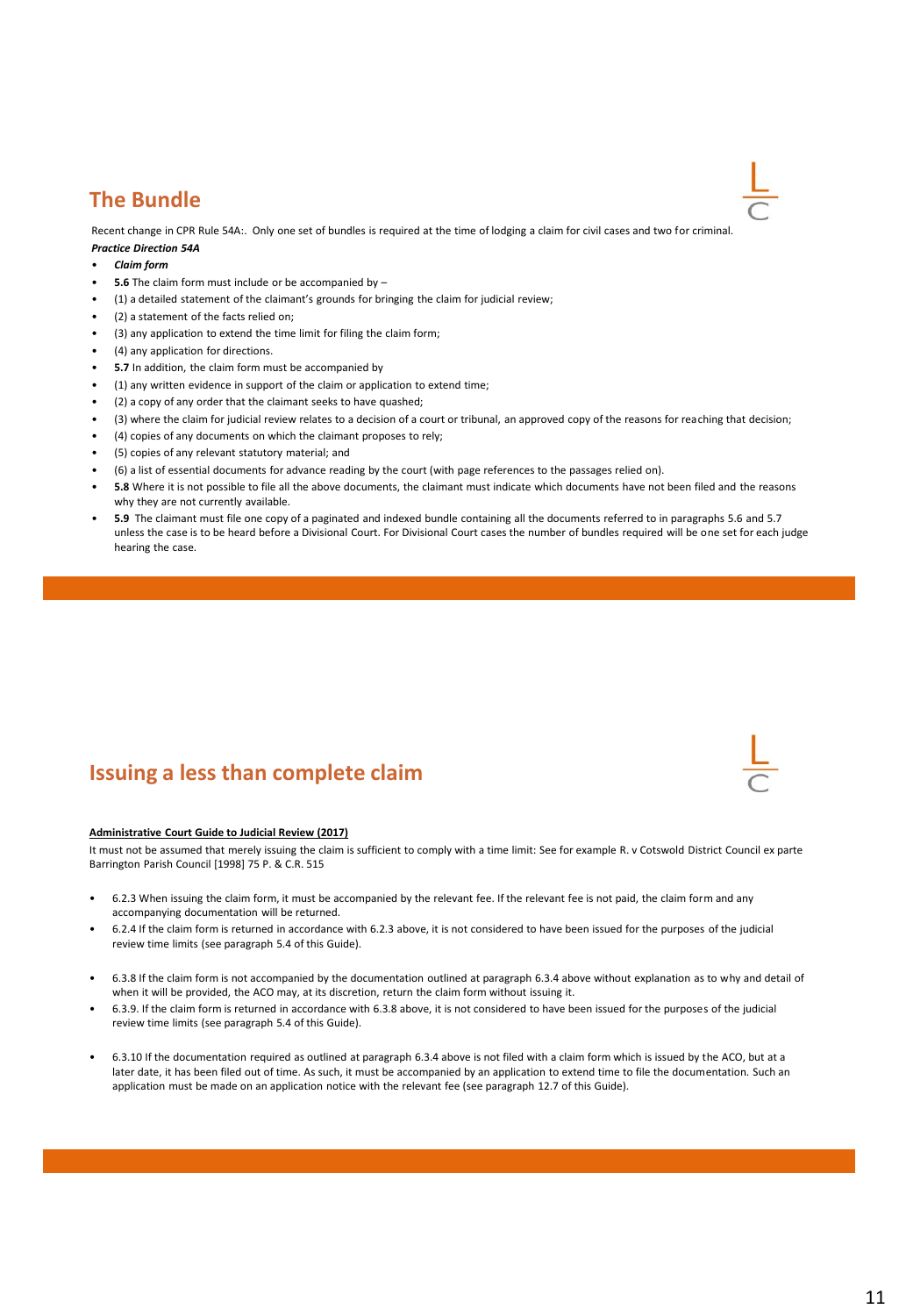# *Amendments*

• If you issue at the last minute, or in any event you may later wish to amend grounds.

#### CPR Part 17 states:

- Amendments to statements of case
- **17.1**
- (1) A party may amend his statement of case at any time before it has been served on any other party.
- $\bullet$  (2) If his statement of case has been served, a party may amend it only  $-$
- (a) with the written consent of all the other parties; or
- (b) with the permission of the court.



### *Amendments*

- After service amendment is permissible in the discretion of the Court.
- Similarly, under section 288, 289 etc. amendment is at discretion of the court subject to various considerations:

#### **San Vicente v SSCLG** [\[2014\] 1 W.L.R. 966](https://login.westlaw.co.uk/maf/wluk/app/document?&src=ri&docguid=I21CA68D0B34711E3A0D79CEB36D9F287&refer=%2Fmaf%2Fwluk%2Fapp%2Fdocument%3Flinktype%3Dref%26crumb-action%3Dreplace%26context%3D24%26src%3Ddoc%26docguid%3DIBC0162C0E5CD11E2B978DBDAE5E0F023&crumb-action=append&context=26)

• [The six-week period for challenging the validity of a planning decision in the Town and Country Planning Act](https://login.westlaw.co.uk/maf/wluk/app/document?src=doc&linktype=ref&context=26&crumb-action=replace&docguid=I125049B0E44C11DA8D70A0E70A78ED65) 1990 s.288(3) was not a relevant limitation period for the purposes of the provisions of [CPR r.17.4](https://login.westlaw.co.uk/maf/wluk/app/document?src=doc&linktype=ref&context=26&crumb-action=replace&docguid=IEAED80B1E44911DA8D70A0E70A78ED65) governing the amendment of statements of case after the expiry of the limitation period (such that there is no like bar on amendment)

#### **Amendment Post-Permission**

- CPR 54.15: The court's permission is required if a claimant seeks to rely on grounds other than those for which he has been given permission to proceed.
- PD54A para 11: Where the claimant intends to apply to rely on additional grounds at the hearing of the claim for judicial review, he must give notice to the court and to any other person served with the claim form no later than 7 clear days before the hearing (or the warned date where appropriate)



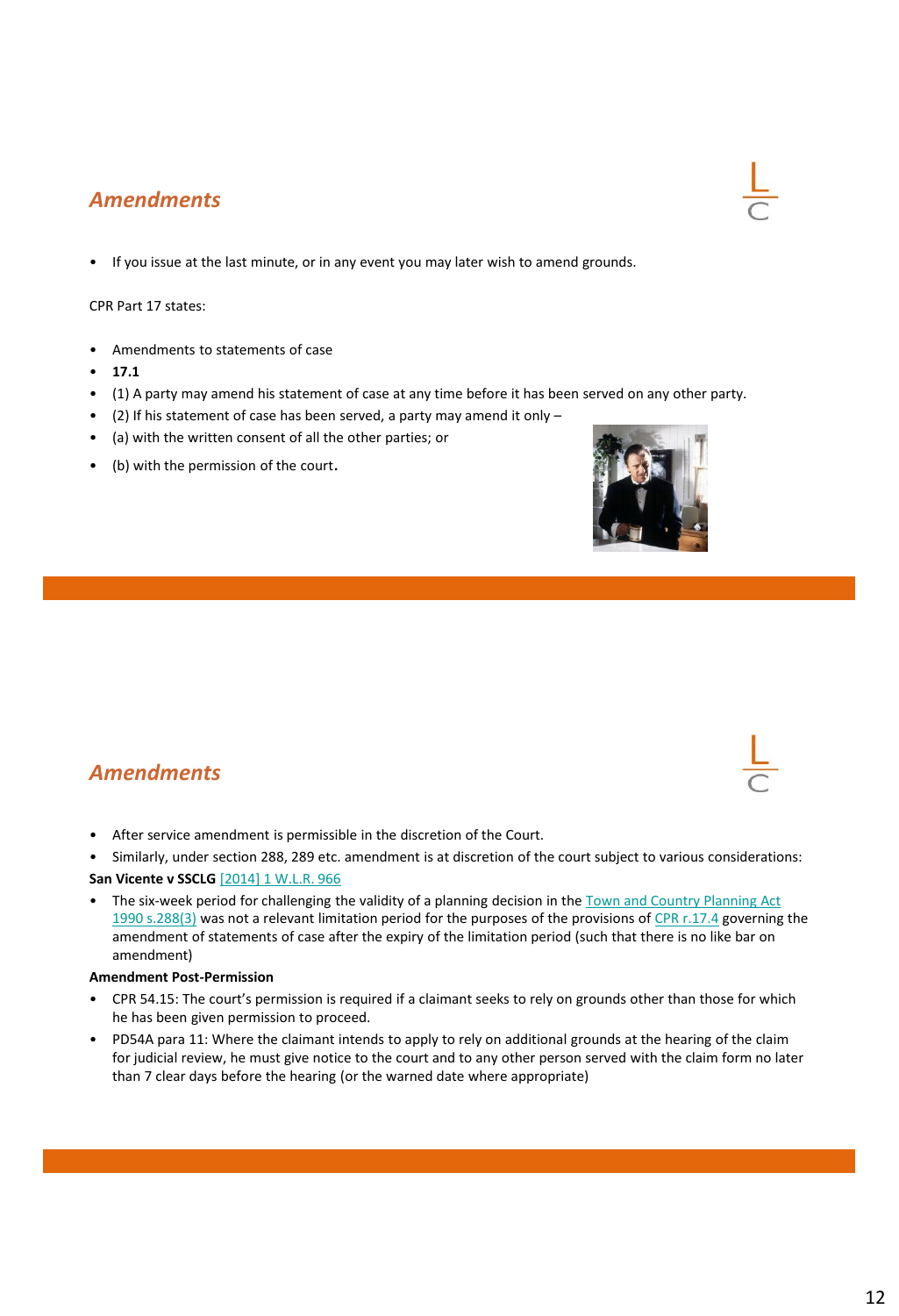### *Amendments*

#### **Admin Court Guide 2017:**

- 6.10.1 If the claimant wishes to file further evidence, amend or substitute their claim form or claim bundle, or rely on further grounds after they have been filed with the ACO then the claimant must apply for an order allowing them to do so. To apply the claimant must make an application in line with the interim applications procedure discussed at paragraph 12.7 of this Guide.
- 6.10.2 The Court retains a discretion as to whether to permit amendments and will often be guided by the prejudice that would be caused to the other parties or to good administration.
- **NB** limits to amendment: Paragraph 22 of *R (Hussain) v Secretary of State for Justice* [2016] EWCA Civ 1111 CA observed: "The Court will be astute to check that a claimant is not seeking to avoid complying with the any time limits by seeking to amend rather than commence a fresh claim.

#### **Also Note CPR 54.16:**

#### **54.16**

- (1) Rule 8.6 (1) does not apply.
- (2) No written evidence may be relied on unless –
- (a) it has been served in accordance with any –
- (i) rule under this Section; or
- (ii) direction of the court; or
- (b) the court gives permission

### *Amendments: Keeping Pace with Changes in Case*

Amendments should be permitted to allow the JR claim to adapt to challenge new decisions made after the claim is issued:

- **R v SSHD ex parte Turgut** [2001] 1 All E.R. 719
- **R (Hussain) v Secretary of State for Justice** [\[2017\] 1 W.L.R. 761](https://login.westlaw.co.uk/maf/wluk/app/document?src=doc&linktype=ref&context=36&crumb-action=replace&docguid=I655A7530029111E791C48DFD30BFAF9B)
- Good summary of authority in **R (Gazelle Properties Limited) v Bath and North East Somerset Council** [2011] JPL 702 at [101]
- See **R (on the application of W) v Essex CC** [2004] EWHC 2027- amendment to keep pace with developments in the case need to be prompt. The guiding principle is that the court "will normally permit such amendments as may be required to ensure that the real dispute between the parties can be adjudicated upon" [35].